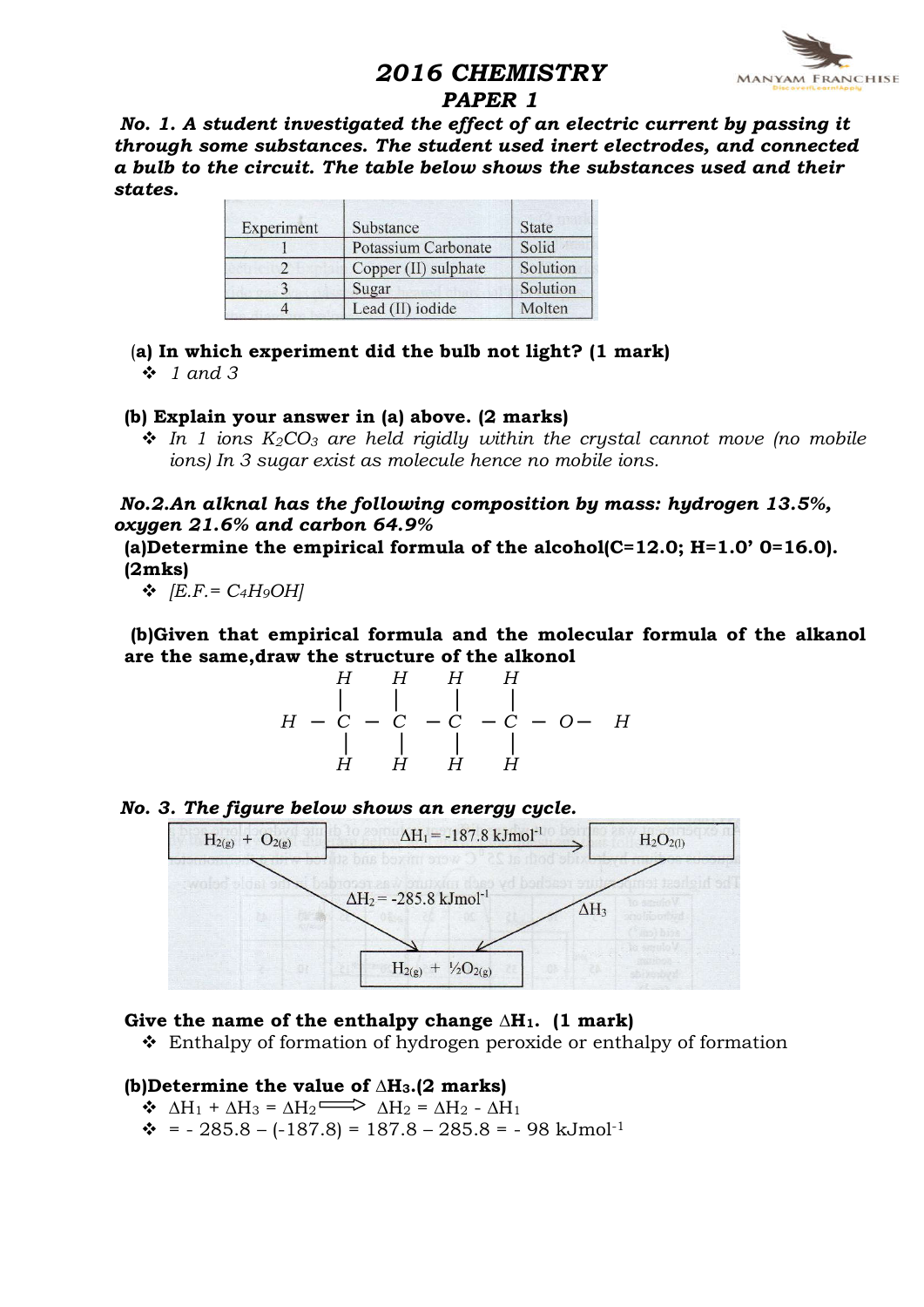4. The set up below was used to investigate the reaction betwee  $M$ hydrogen gas and copper



#### (a) Name substance A.(1 mark)

- $\div$  Fused anhydrous calcium chloride
- $\triangleleft$  Cao: fused CaCl<sub>2</sub>

#### (b) State the observation made in the combustion tube. (1 mark)

- $\triangleleft$  Black CuO changes to brown Cu metal
- $\div$  Formation of colourless liquid on the cooler parts of the combustion tube.

#### (c) Explain the observation stated in (b) above. (1 mark)

 $\div$  Copper (II) oxide is reduced by hydrogen to copper metal while hydrogen is oxidized to water / CuO reduced to Cu /  $H_2$  Oxidized to  $H_2O$ 

#### No. 5. Starting with sodium metal, describe how a sample of crystals of sodium hydrogen carbonate may be prepared. (3 marks)

 $\triangle$  React sodium with water to get sodium hydroxide. Bubble into this solution excess carbon (IV) oxide to get sodium hydrogen carbonate

#### No. 6. Ammonium ion has the following structure



Label on the structure: (a) covalent bond;

(b) coordinate (dative) bond.

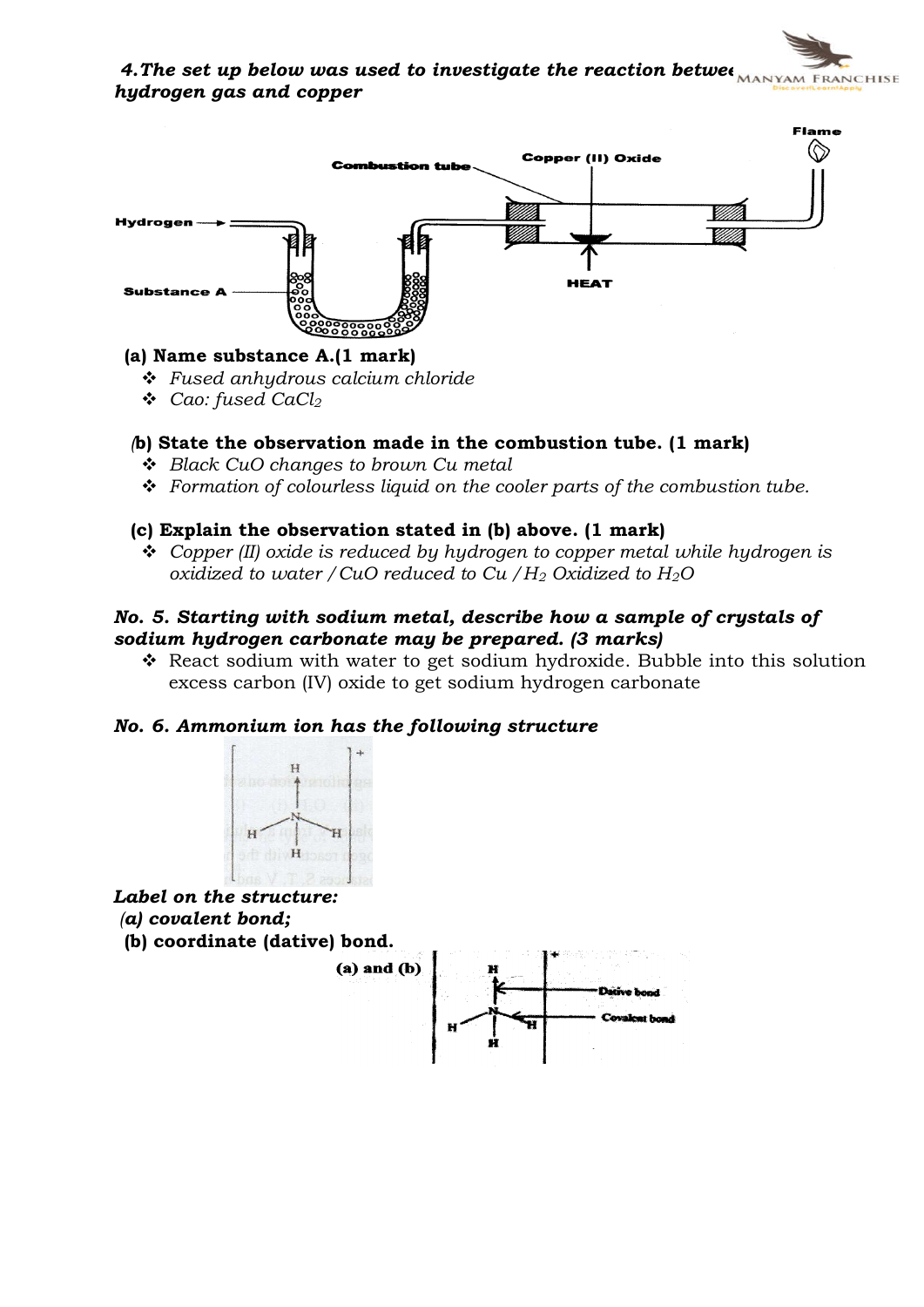No. 7. When 8.53g of sodium nitrate were heated in an open tes $\overline{\mathbf{r}_{\text{MANYAM FRMCHISE}}}$ mass of oxygen gas produced was  $0.83$  g . Given the equation  $o_j$  and reaction as  $2$ NaNO 3 (s)  $\rightarrow$   $2$ NaNO 2 (s) + O 2 (g) Calculate the percentage of sodium nitrate that was converted to sodium nitrite. (Na = 23.0, N = 14.0, O = 16.0) (3 marks) Moles of oxygen =  $0.83 = 0.026$  ( $\frac{1}{2}$ ) / 0.0259375 Moles of  $NaNO_3 = 2 \times 0.026 / 0.051875$  $0.05$  ( $\frac{1}{2}$ ) / 0.051875 R. M  $.M$   $NaCO_3 = 85$  ( $\frac{1}{2}$ ) Mass of NaNO<sub>3</sub> = converted  $0.052 \times 85 / 4.4094$  ( $\frac{1}{2}$ ) 4.41 4.41 x 100 8.53  $= 51.693\%5 = 51.7\%$ 

#### No.8. Aluminium is both malleable and ductile. (a)What is meant by?

(i) Malleable: (1 mark)

- $\div$  Can be hammered into sheets.
- (ii)Ductile (1 mark)

 $\div$  Can be drawn into wires.

# (b)State One use of aluminium based on:

- (*i*)malleability  $\frac{1}{2}$  marks)
- Making of sufurias/ motor vehicle parts/ aeroplane parts, window / door flames, cups, plates, packaging materials, pans, making sheets/ roof.

(*ii*)ductility  $\frac{1}{2}$  marks)

 $\div$  electricity cables/ wires.

# No. 9.The diagram below represents the set-up that was used to prepare and collect hydrogen chloride gas in the laboratory.<br> $\mathcal{L}(\text{VI})$  acid



#### State the purpose of concentrated sulphuric (VI) acid in the wash bottle. (1 mark)

 $\cdot \cdot$  It is a drying agent.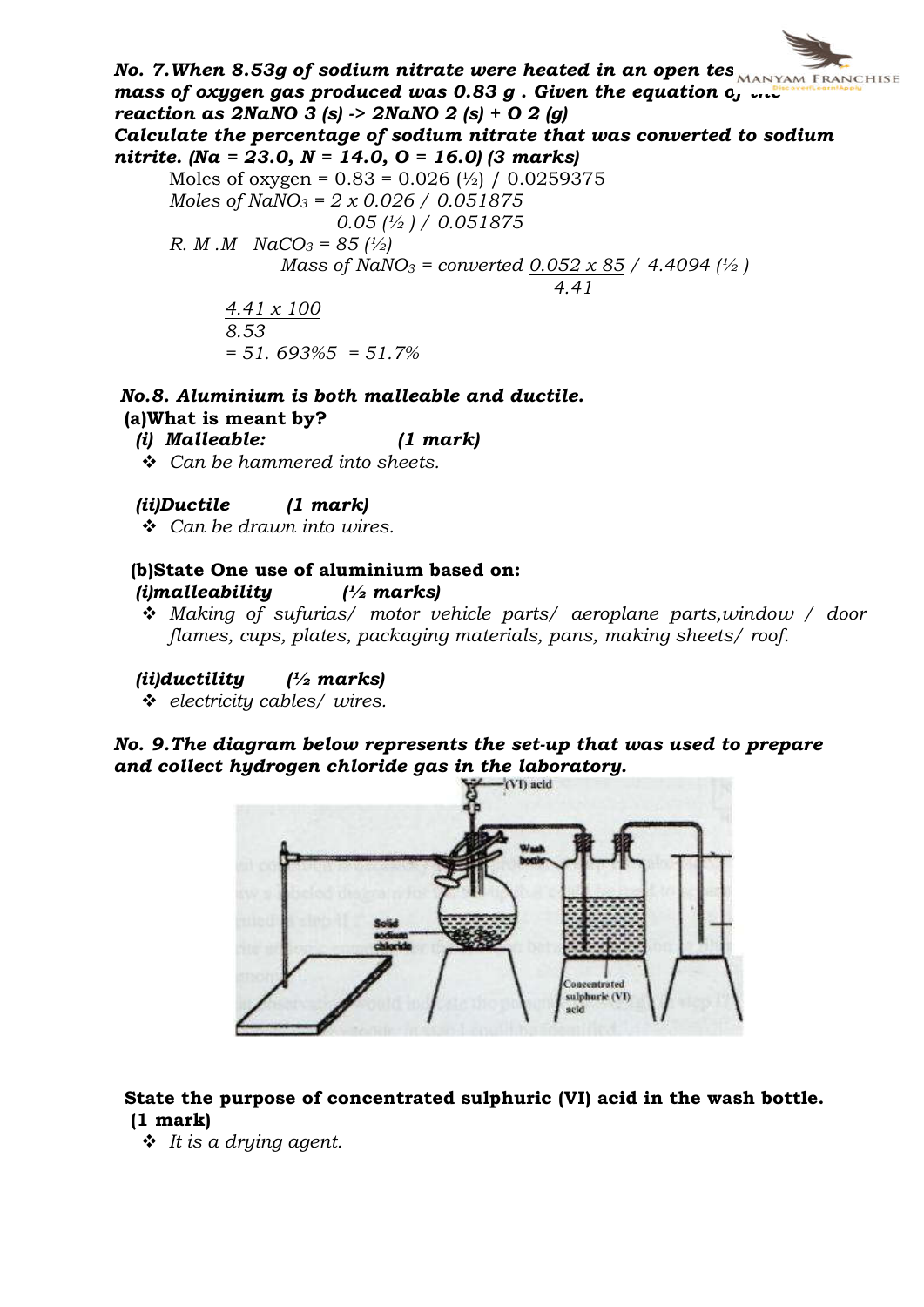

 $\triangleleft$   $Fe_{(s)} + 2HCI_{(q)} \rightarrow FeCI_{2(s)} + H_{2(q)}$ 

No. 10 . Iron (III) oxide was found to be contaminated with copper (II) sulphate. Describe how a pure sample of iron (III) oxide can be obtained. (3 marks)

- Add water to dissolve CUSO<sub>4</sub>,  $Fe<sub>2</sub>O<sub>3</sub>$  doesn't dissolve
- $\div$  Filter out the undissolved Fe<sub>2</sub>O<sub>3</sub>
- $\div$  Wash the residue with plenty of water ro remove traces of the filtrate.
- $\div$  Dry the residue between the filter papers

# **No.11.a)Complete the nuclear equation below:** (1 mark)<br> $\frac{131 I}{4}$   $\rightarrow$   $\frac{131 X_c + \dots}{4}$

<sup>131</sup> I → <sup>131</sup> Xe + ---------------- 53  $131 I \rightarrow 131 X_e +0e$ <br>53 54 1

53

#### (b)The half-life of I is 8 days.

Determine the mass of 131I remaining if 50 grammes decayed for 40 days (1 mark)

53

 $\div$  50g 25g 12.5g 6.25g 3.125g 1.5625g Or  $NW = 0.4 \frac{1}{2} n$  $NW = 50 \times \frac{1}{2} = 1.5625q$ 

#### (c)Give one harmful effect of radioisotopes. (1 mark)

- $\triangle$  Instant / cause death
- † Cause cancer
- $\triangle$  Cause gene mutation

#### No. 12. During an experiment, chlorine gas was bubbled into a solution of potassium iodide.

#### (a)State the observations made. (1 mark)

- $\div$  Solution turned from colourless to dark brown
- $\div$  Greenish yellow / pale green colour of Cl<sub>2</sub> disappears
- $\div$  Brown solution / black solid is deposited

#### (b)Using an ionic equation, explain why the reaction is redox. (2 marks)

- Cl<sub>2</sub> (aq) +2I <sub>(aq)</sub>  $\rightarrow$  I<sub>2 (aq)</sub>+2CI <sub>(aq)</sub>
- $\triangleleft$  **Explanation;** Iodine oxidation state changes from -1 to 0 hence oxidation while  $Cl<sub>2</sub> 0.5$  changes from 0 to -1 hence reduction / increase is ON and decrease is ON or movement of electrons  $Cl<sub>2</sub>$  gains e's where lose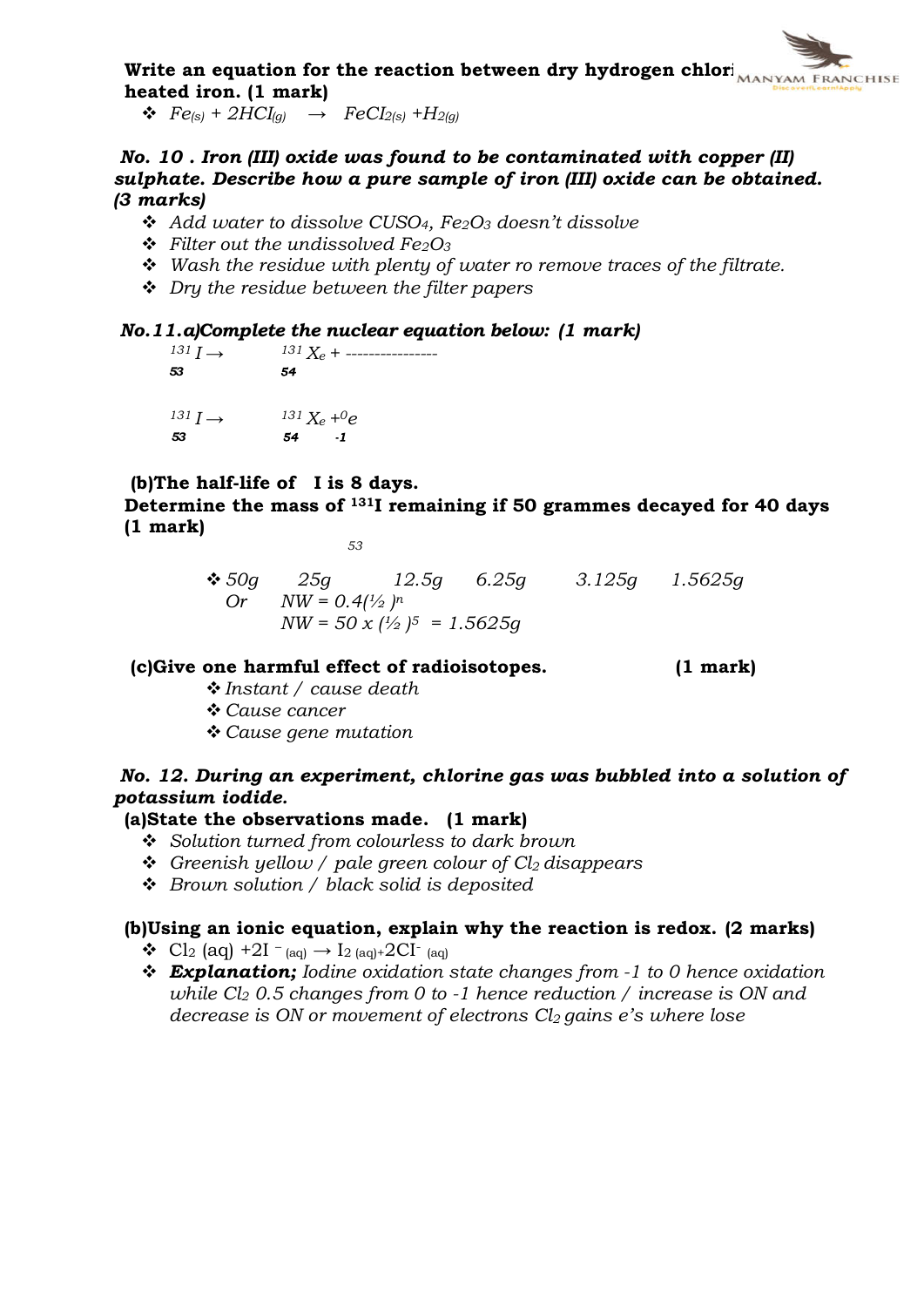$No.13.$ (a)Draw the structure of compound N formed in the follo  $_{MANYAM}$  Franchise reaction.



ANSWER



#### (b) Give one use of compound N. (1mk)

- $\triangleleft$  Making synthetic fibres such as for: Ropes
- $\triangleleft$  Blouses
- v Stockings
- v Undergarments Trousers

### No. 14.When fuels burn in the internal combustion engine at high temperature, one of the products formed is nitrogen (II) oxide.

- (a) Write the equation for the formation of nitrogen (II) oxide. (1 mark)
	- $\bullet$  N<sub>2{</sub>g) + O<sub>2(</sub>g)  $\rightarrow$  2NO<sub>(g)</sub>
- (b) Give a reason why nitrogen (II) oxide is not formed at room temperature. (1 mark)
	- $\cdot$  Nitrogen atoms in the molecule are joined by strong triple covalent bond that requires a lot of energy to break than provided at room temperature

#### (c) Describe how formation of nitrogen (II) oxide in the internal combustion engine leads to gaseous pollution. (2 mark)

 $\hat{\mathbf{v}}$  Nitrogen (II) oxide reacts with oxygen in air to form nitrogen (IV) oxide that dissolves in water vapour causing acid rain.

#### 15.Sodium hydroxide can be prepared by the following methods; I and II.

- 
- I. Sodium metal cold water Sodium hydroxide + Hydrogen
- II. Concentrated Process  $\overline{A}$  Sodium hydroxide + Chlorine + Hydrogen Sodium chloride

#### (a) Name one precaution that needs to be taken in method I.  $(1 \text{ mark})$

- $\hat{\mathbf{v}}$  Small piece of sodium metal (pea size) with a lot of water
- $\div$  Perform the experiment wearing goggles.

#### (b) Give the name of process A. (1 mark)

 $\triangleleft$  Electrolusis

#### (c) Give one use of sodium hydroxide. (1 mark)

- $\div$  Manufacture of paper (soften), soaps and detergents
- $\cdot$  Fractional distillation of liquid air
- $\div$  Extraction of aluminium metal
- \* Manufacture of bleaching agents eg NaOCl paper, textiles, oil refinery
- $\div$  Making herbicides on weed killers
- $\div$  Textile industry to soften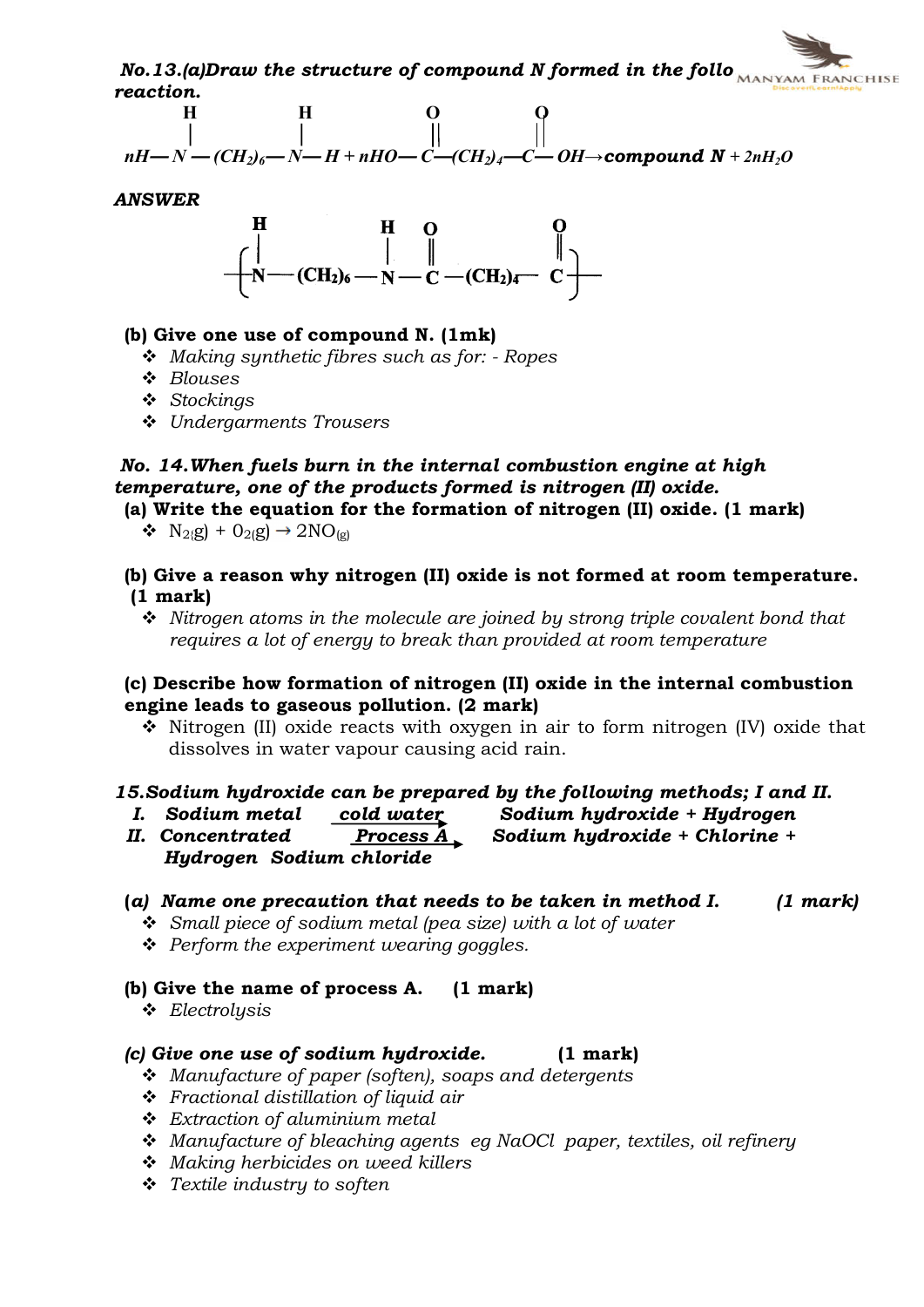No. 16. The atomic number of sulphur is 16. Write the electron  $M_{MANYAM FRMCHISE}$ of sulphur in the following: (2 marks) (a) H2S

 $\cdot 2.8.8$ 

 $(b)$   $S0_3^2$  $\div$  2.8.2

No. 17. A compound whose general formula is M(OH)3 reacts as shown by the equation below.

 $M$  (OH)  $_{3(s)}$  + OH  $_{4\ (aq)}$  M(OH)  $_{4(aq)}$  $M$  (OH)  $_{3(s)} + 3H^+$  (aq)  $\longrightarrow M^{3+}$  (aq) +  $3H_2O_{(i)}$ 

(a) What name is given to compounds which behave like  $M(OH)$  3 in the two reactions. (1 mark)

**❖** Amphoteric

(b) Name two elements whose hydroxides behave like that of M. (2 marks)  $\triangleleft$  Lead, Zinc and Aluminium

No.18.A water trough, aqueous sodium hydroxide, burning candle, watch class and a graduated gas jar were used in an experimental set up to determine the percentage of active part of air. Draw a labeled diagram of the set up at the end of the experiment.



No. 19.In an experiment on rates of reaction, potassium carbonate was reacted with dilute sulphuric (VI) acid.

#### (a) What would be the effect of an increase in the concentration of the acid on the rate of the reaction? (1 mark

 $\hat{v}$  The rate of reaction increases. This is because when the concentration is high: the number of collisions between particles is also high hence reacts faster,

#### (b) Explain why the rate of reaction is found to increase with temperature. (2 mark

 $\div$  Increase in temperature results in increase in the kinetic energy of the particles. This makes particles move faster and collide frequently leading to faster rate of reaction.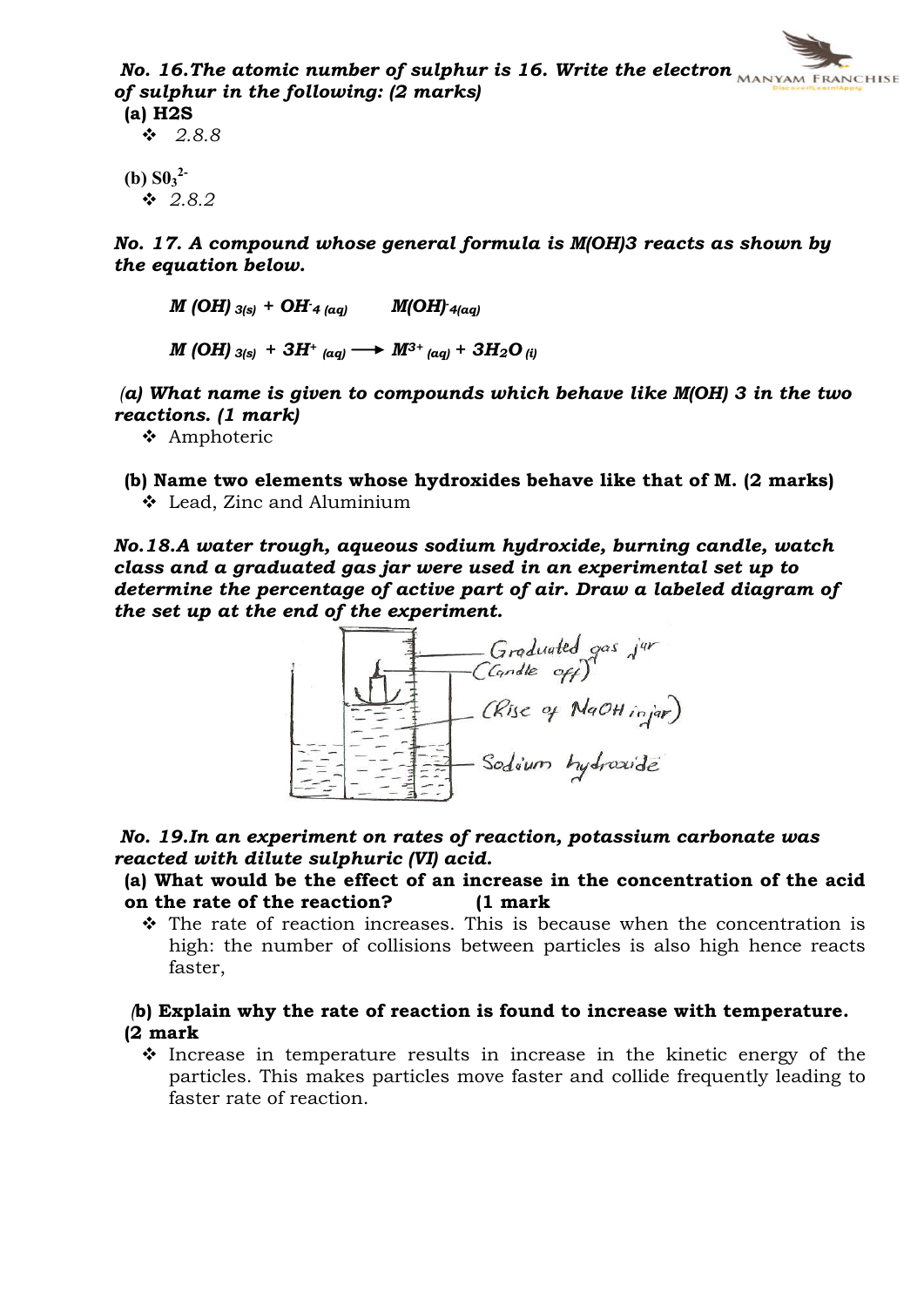No. 20. 60 cm3 of oxygen gas diffused through a porous partit $\overline{\text{MANYAM FRMCHISE}}$ seconds. How long would it take 60cm3 of sulphur (IV) oxide  $ga_{\sim}$  to diffuse through the same partition under the same conditions?  $(S = 32.0, 0 = 16.0)$ (3 marks)

> Time for SO2 Time for O2  $=$  R.M.MSO<sub>2</sub> R.M.MO2  $R.M.M$  of SO<sub>2</sub> =64  $R.M.M of O_2 = 32$ Time for SO<sub>2</sub> 50  $=$   $64$  $\sqrt{32}$

 $Time for SO<sub>2</sub> = 70.7 seconds$ 





No. 22.The set-up below was used to collect a dry sample of a gas



#### Give two reasons why the set-up cannot be used to collect carbon (IV) oxide gas. (2 marks)

- $\cdot$  It is denser than air
- $\cdot$  It will react with calcium oxide since CO<sub>2</sub> is acidic and CaO is basic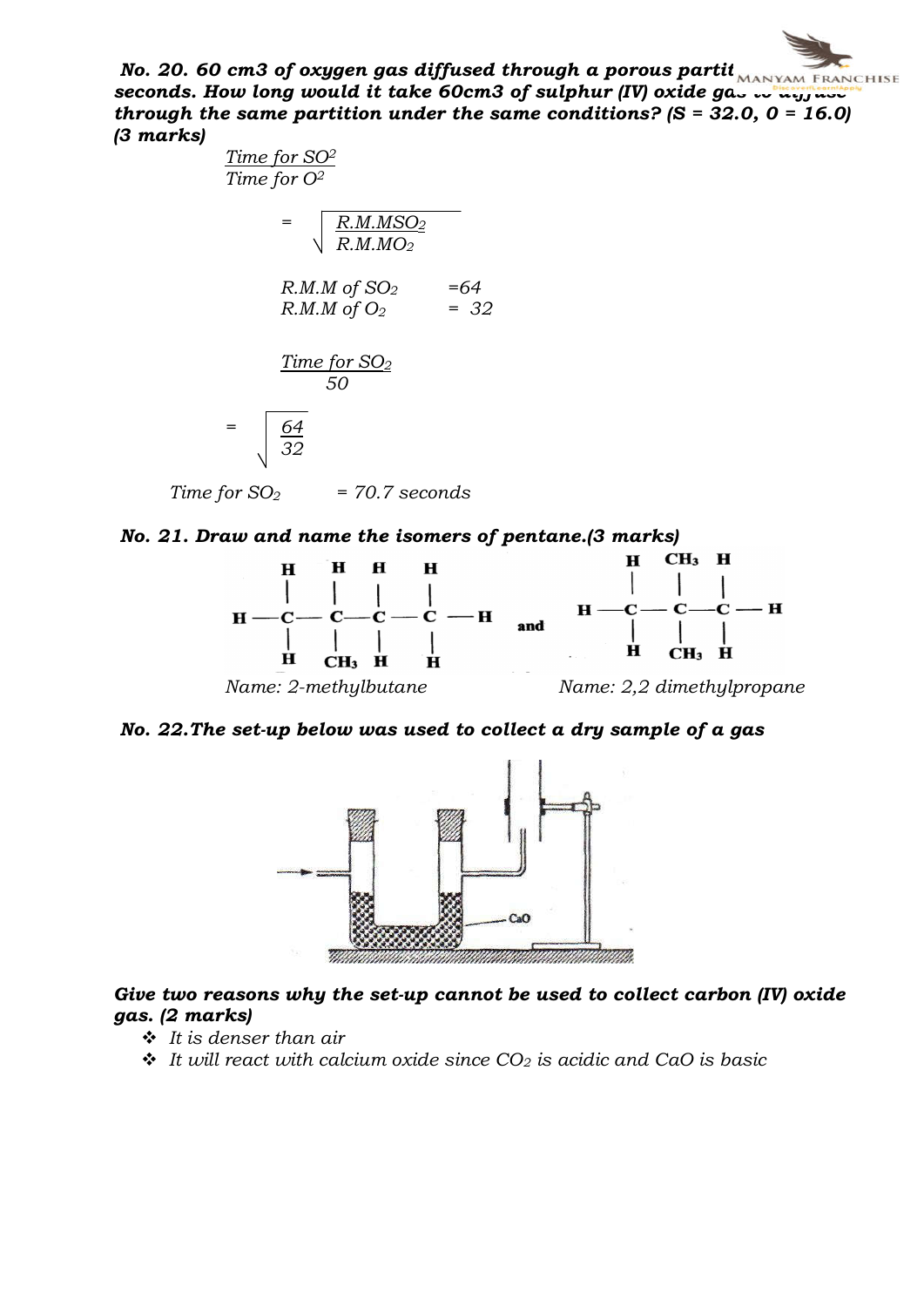No. 23. Given the following substances: wood ash, lemon juice  $\overline{\text{MANYAM FRMCHISE}}$ chloride.

(a) Name one commercial indicator that can be used to show whether wood ash, lemon juice and sodium chloride are acidic, basic or neutral. (1 mark)

(b) Classify the substances in 15(a) above as acids, bases or neutral. (2 marks

#### No. 24. Describe how a solid sample of potassium sulphate can be prepared starting with 200cm3of 2M potassium hydroxide. (3 marks)

- Vol of  $2KOH = 100 \text{cm}$ 3 (or mols = 0.4 = 0.2)
	- 2
- $\bullet$  Mix the KOH<sub>(aq)</sub> and H<sub>2</sub>SO<sub>4</sub> acid
- $\div$  Concentrate the mixture/ heat the mixture
- $\div$  Crystalise the solution ( or heating the solution to dryness)
- $\triangle$  Dry crystals

#### No. 25. Charcoal is a fuel that is commonly used for cooking. When it burns it forms two oxides.

#### (a) Name the two oxides. (2 marks)

- **↓** Carbon (IV) oxide  $/CO<sub>2</sub>/$  carbon dioxide
- v Carbon (II) oxide/ CO/ carbon monoxide

#### (b) State one use of the two oxides. (1 mark)

- $\div$  Fire extinguisher/ photosynthesis
- $\triangleleft$  Refrigeration
- $\bullet$  Solvay process
- $\div$  Fizzy drinks
- $\triangle$  Food preservation
- $\triangleleft$  Extraction of metals
- $\div$  Manufacture of methanol
- $\triangleleft$  Manufacture of fuel (water, gas)

#### NO. 26.Hydrogen sulphide is a highly toxic and flammable gas. It is normally prepared in a fume chamber.

#### (a) Name two reagents that can be used to prepare hydrogen sulphide in the laboratory.(1 mark)

- $\div$  Iron (II) sulphide or conc sulphide / copper sulphide (Accp formula: Fes/ HCl)
- $\div$  Hudrochloric acid or lead (II) sulphide/ HNO<sub>3</sub>

#### (b) One of the uses of hydrogen sulphide is to produce sulphur as shown in the following equation:  $2H2S(g) + SO2(g) \rightarrow 3S(s) + 2H2O(1)$ Identify the reducing agent in this reaction and give a reason for your answer. (1 mark)

- v Hydrogen sulphide
- $\hat{\mathbf{v}}$  The sulphur changes from -2 to zero/ (it reduces SO<sub>2</sub> to S) i.e. +4 to 0 / sulphur lost  $e$ 's in the  $H_2S$  to form sulphur

#### (c) Other than production of sulphuric (VI) acid, state one commercial use of sulphur.(1 mark)

- $\div$  Vulcanization of rubber
- \* Manufacture of sulphur drugs
- \* Manufacture of gun powder/ match sticks / explosives/ fungicides